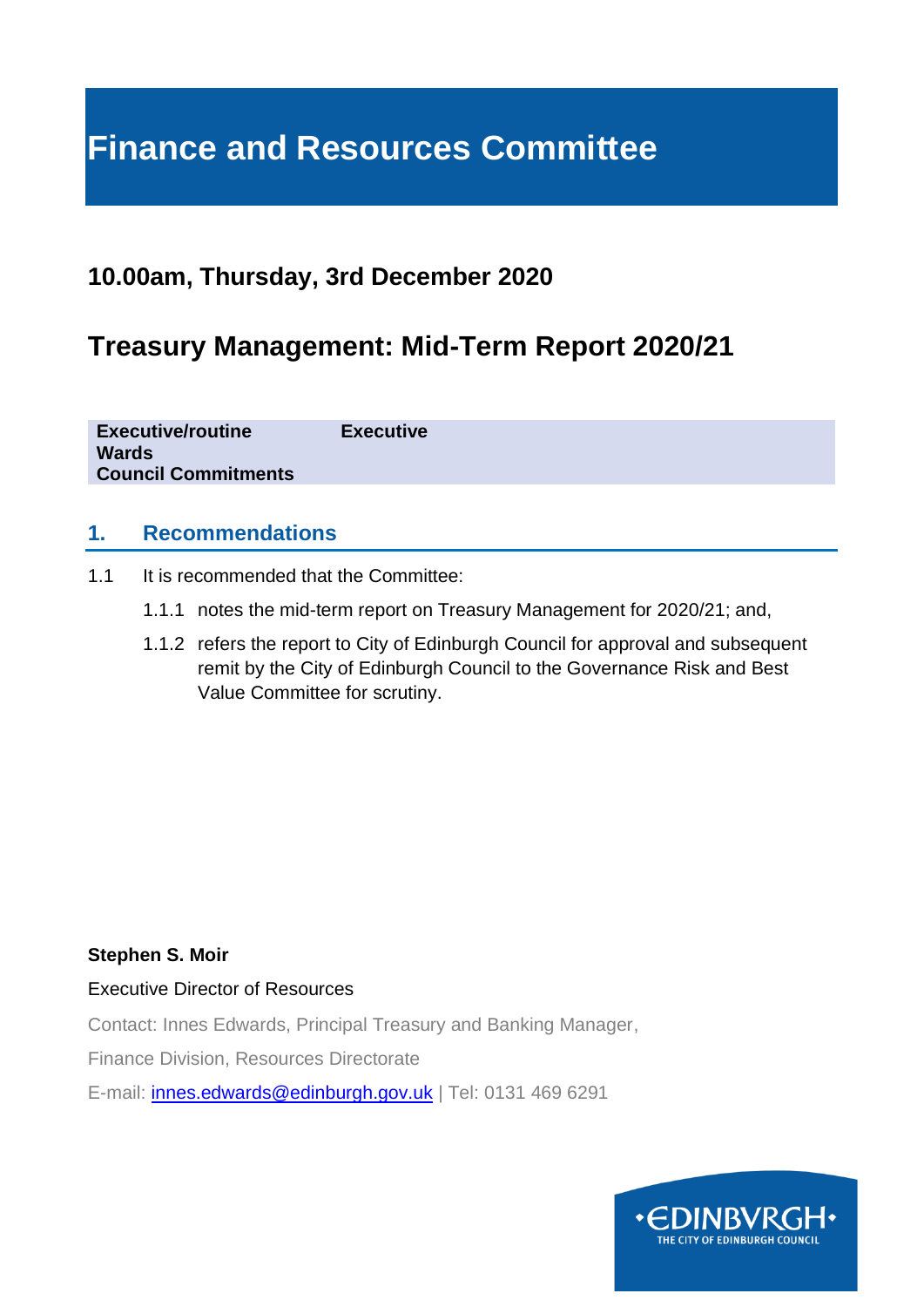**Report**

# **Treasury Management: Mid-Term Report 2020/21**

#### **2. Executive Summary**

- 2.1 The purpose of this report is to give an update on Treasury Management activity undertaken in the first half of 2020/21.
- 2.2 In accordance with the Strategy set in March 2020 the Council drew down no borrowing during the first half of the financial year. The overall approach continues to generate significant short-term savings in Loans Charges for the Council.
- 2.3 The investment return for 2020/21 continues to show out-performance against the Fund's benchmark, although low in absolute terms, while maintaining the security of the investments as a priority.

#### **3. Background**

3.1 The Council has adopted the CIPFA Code of Practice on Treasury Management in the Public Sector, and under the code, the mid-term report has been prepared setting out activity undertaken.

#### **4. Main report**

#### **4.1 UK Interest Rates**

4.1.1 During the last six months of Economic uncertainty due to the COVID-19 pandemic, the Bank of England's (BoE) Monetary Policy Committee (MPC) made no change to monetary policy maintain UK Bank Rate at 0.1%. Brexit talks have intensified with the chances of a no-deal Brexit increasing due to the Government trying to pass the Internal Market Bill which could override the agreed Brexit deal.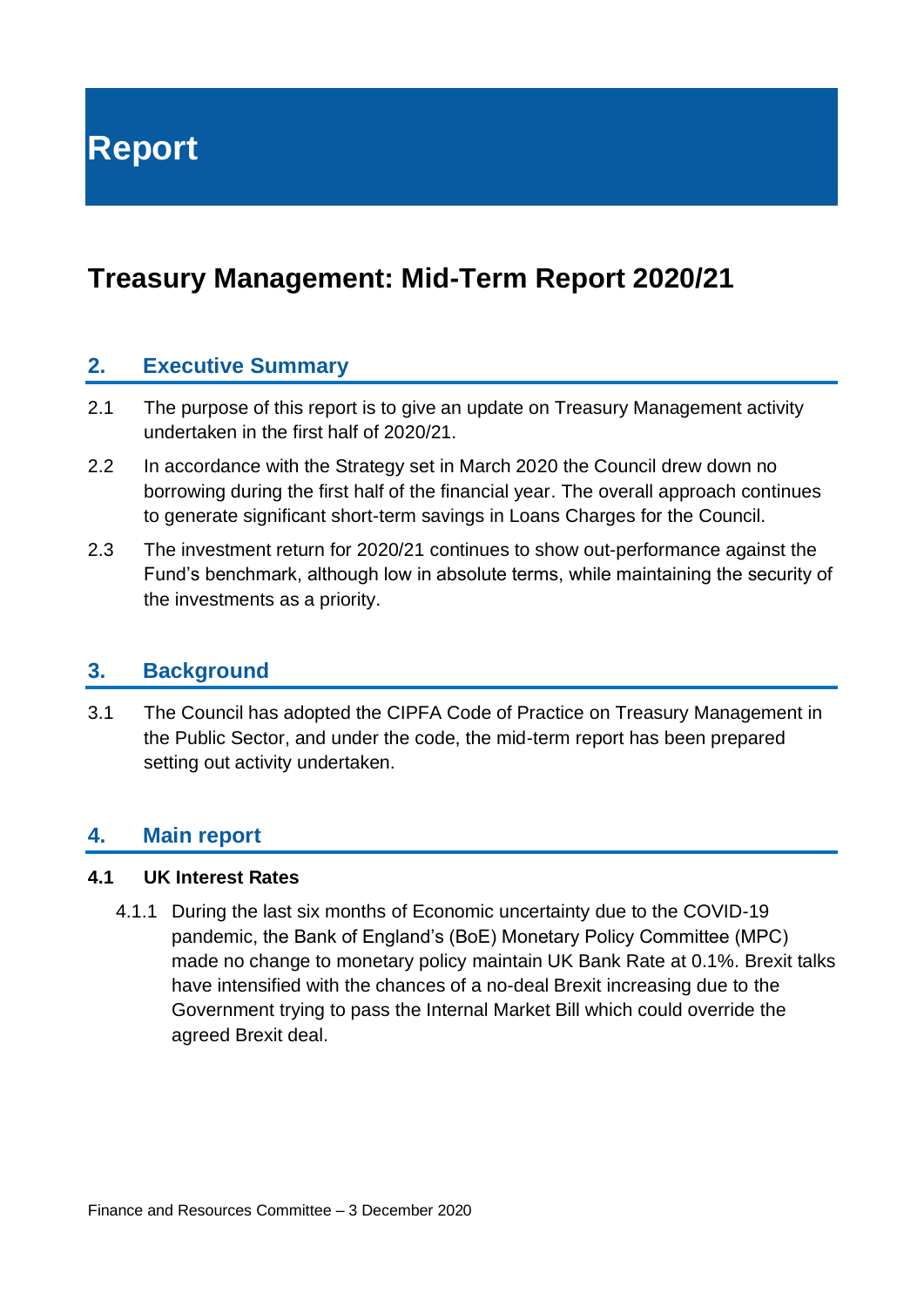#### **4.2 Debt Management**

- 4.2.1 The Council continued to fund its borrowing requirement by reducing its investments. Pre-arranged borrowing of £60m is due to be advanced to the Council at the beginning of October. Appendix 1 outlines the debt management activity during the period.
- 4.2.2 The Chancellor announced at his March 2020 Budget statement that borrowing for the Housing Revenue Account (HRA) would revert to 0.80% above equivalent gilt yields, 1% less than the newly increased borrowing rate and there would be a specific infrastructure rate at 0.60% above gilts, this would require separate application. There was also a consultation launched named "Future Lending Terms" which closed in July with the outcome expected late this year or early 2021.

#### **4.3 Investment Out-turn**

- 4.3.1 The Council's cash balances are pooled and invested via the Treasury Cash Fund subject to the limits set out in the Treasury Management Policy Statement. Appendix 2 provides detail on Council's investments.
- 4.3.2 As can also be seen in Appendix 2 Treasury Cash Fund performance continues to out-perform its benchmark although investment returns remain low.

#### **5. Next Steps**

5.1 The Treasury team will continue to operate its Treasury Cash Fund with the aim of out-performing its benchmark of 7-day London Interbank Bid Rate (LIBID) and manage the Council's debt portfolio to minimise the cost to the Council while mitigating risk.

#### **6. Financial impact**

6.1 The Treasury Cash Fund has generated significant additional income for the Council.

#### **7. Stakeholder/Community Impact**

7.1 There are no adverse stakeholder/community impacts arising from this report.

#### **8. Background reading/external references**

8.1 None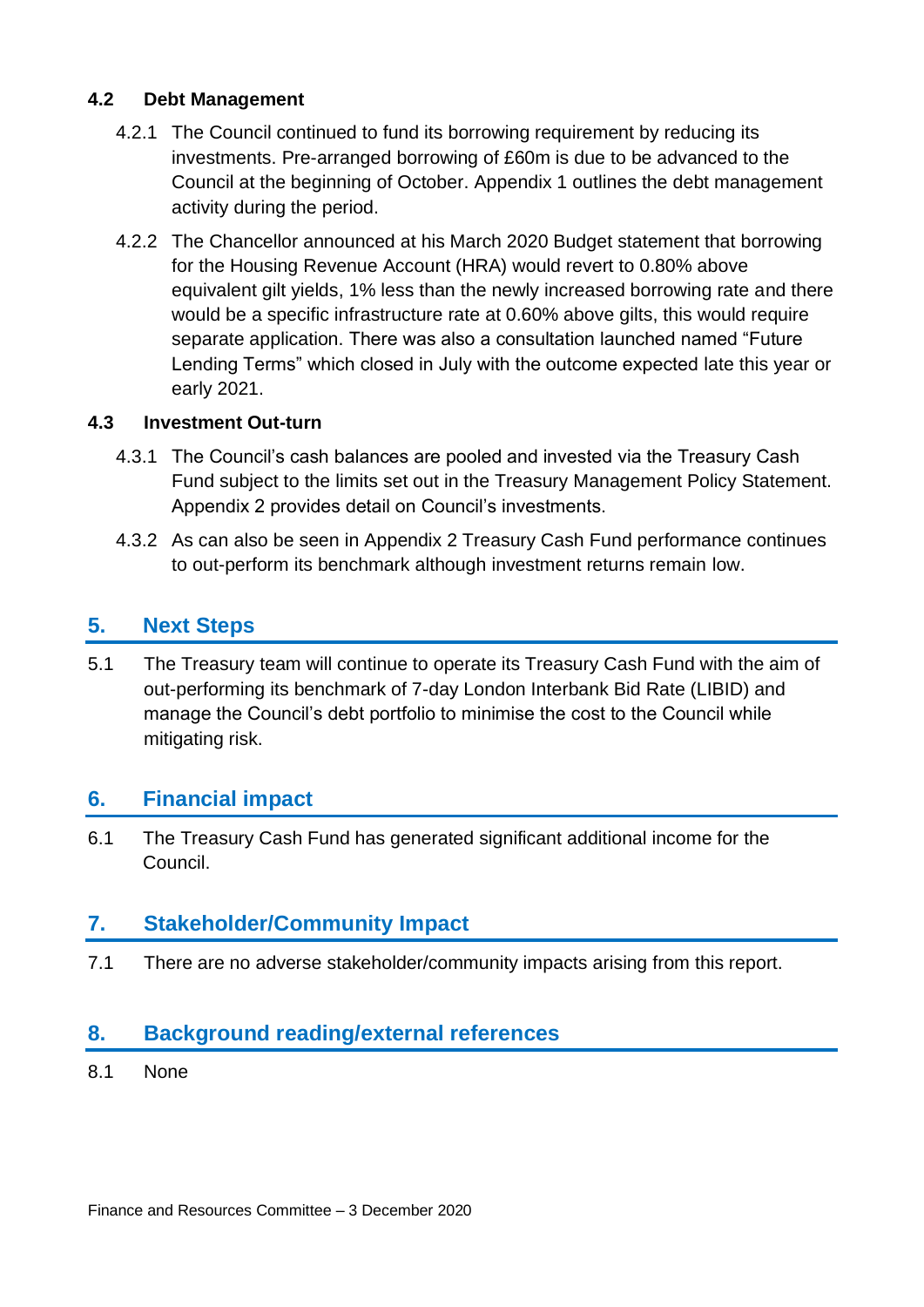### **9. Appendices**

- 9.1 Appendix 1 Debt Management Summary
- 9.2 Appendix 2 Investment Outturn
- 9.3 Appendix 3 Debt outstanding 30<sup>th</sup> September 2020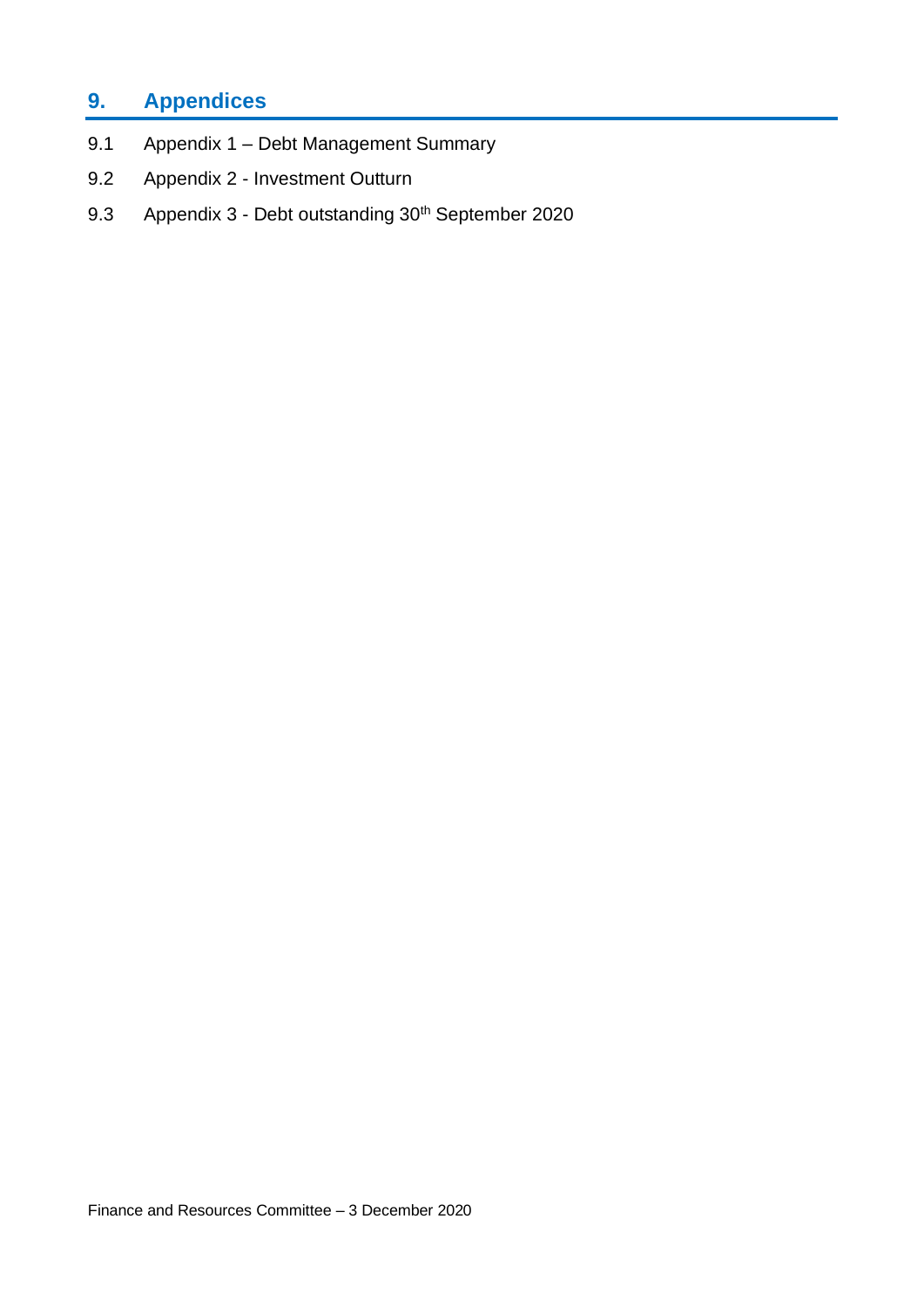#### **Debt Management Activity**

Debt Management Strategy for 2020/21 as outlined in the Strategy Report was:

*To address the borrowing requirement it is intended, subject to appropriate rates being available, to:* 

- *Fund the 2020/21 requirement by reducing cash deposits further;*
- *Borrow for each tranche of LLP housing subject to meeting the viability test for the tranche;*
- *Seek to mitigate risk on major projects as the requirement becomes more certain.*

Although the strategy to reduce cash further has been followed through, the global pandemic has resulted in significantly lower capital expenditure than had been anticipated with further uncertainty over future expenditure. The only LLP settlement so far postlockdown was therefore also funded by reducing cash deposits rather than matching the loan to the LLP with PWLB borrowing.

Figure 1 below shows the PWLB borrowing rates since April 2005. Our Treasury Advisors, Arlingclose issued the following update with regards financial markets and gilt yields:

*Equity markets continued their recovery, with the Dow Jones climbing to not far off its precrisis peak, albeit that performance being driven by a handful of technology stocks including Apple and Microsoft, with the former up 75% in 2020. The FTSE 100 and 250 have made up around half of their losses at the height of the pandemic in March. Central bank and government stimulus packages continue to support asset prices, but volatility remains.*

*Ultra-low interest rates and the flight to quality continued, keeping gilts yields low but volatile over the period with the yield on some short-dated UK government bonds remaining negative. The 5-year UK benchmark gilt yield started and ended the June–September period at -0.06% (with much volatility in between). The 10-year gilt yield also bounced around, starting at 0.21% and ending at 0.23% over the same period, while the 20-year rose from 0.56% to 0.74%. 1-month, 3-month and 12-month bid rates averaged 0.02%, 0.06% and 0.23% respectively over the period.*

*At the end of September, the yield on 2-year US treasuries was around 0.13% while that on 10-year treasuries was 0.69%. German bund yields remain negative across most maturities.*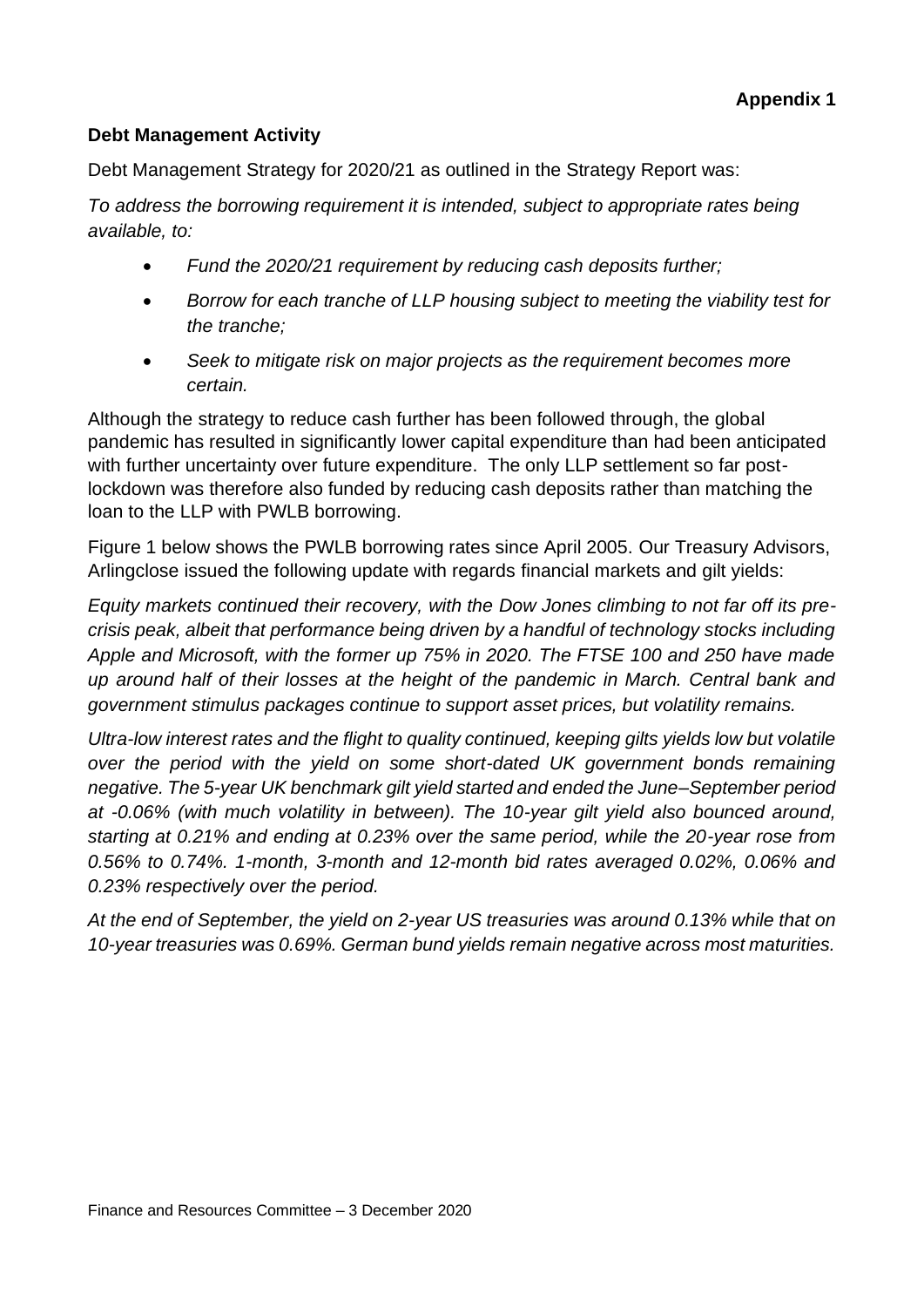

Due to the impact of COVID-19 restrictions the capital programme remains under review and a further update will be provided to the Finance and Resources Committee in January 2021. COVID has impacted a number of projects including the Tram extension, although work has now re-commenced. No new PWLB borrowing has been taken during 2020/21. Table 1 below which shows the outturn for 2019/20 along with the Council's borrowing requirement over the current and next three years.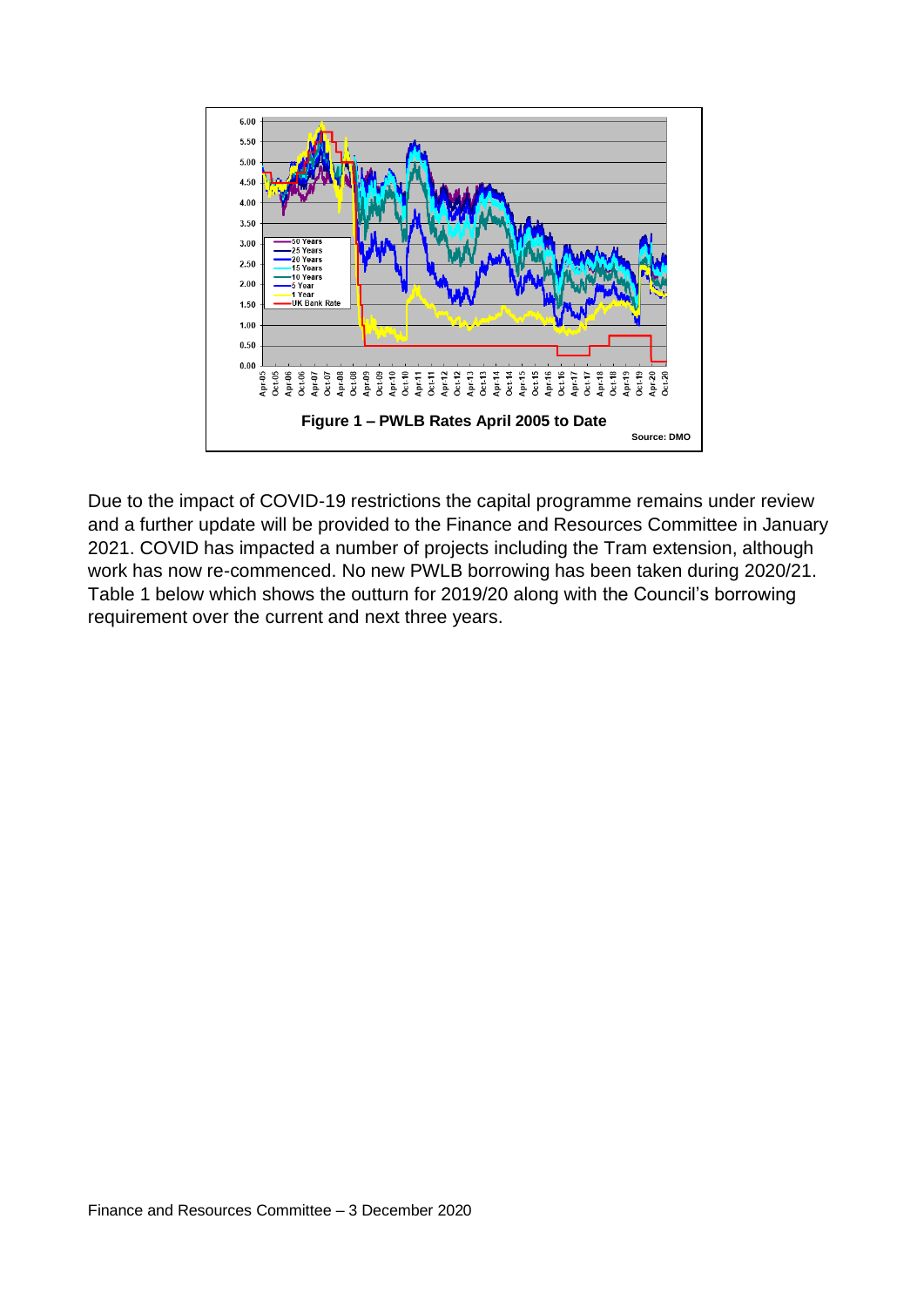| <b>Capital Funding v. External Debt</b>                                                                   | 2019/20                             | 2020/21                              | 2021/22                              | 2022/23                              | 2023/24                              |
|-----------------------------------------------------------------------------------------------------------|-------------------------------------|--------------------------------------|--------------------------------------|--------------------------------------|--------------------------------------|
|                                                                                                           | Outturn                             | <b>Estimate</b>                      | <b>Estimate</b>                      | <b>Estimate</b>                      | <b>Estimate</b>                      |
|                                                                                                           | £'000                               | £'000                                | £'000                                | £'000                                | £'000                                |
| Debt b/fd                                                                                                 | 1,198,460                           | 1,306,373                            | 1,355,159                            | 1,331,510                            | 1,332,097                            |
| Cumulative Capital Expenditure b/fd                                                                       | 1,355,900                           | 1,378,055                            | 1,505,993                            | 1,893,723                            | 2,088,798                            |
| Over/underborrowed b/fd                                                                                   | $-157,440$                          | $-71,681$                            | $-150,834$                           | $-562,213$                           | $-756,701$                           |
| GF Capital Financed by borrowing                                                                          | 17,906                              | 86,565                               | 237,890                              | 53,750                               | 37,178                               |
| Tram Capital Financed by borrowing                                                                        | 25,187                              | 50,433                               | 69,758                               | 37,008                               | 9,356                                |
| Lending to LLPs                                                                                           | 28,138                              | 28,184                               | 49,491                               | 52,040                               | 40,575                               |
| HRA Capital Financed by borrowing                                                                         | 38,403                              | 23,541                               | 91,213                               | 117,169                              | 182,919                              |
| less scheduled repayments by GF                                                                           | $-66,229$                           | $-42,492$                            | $-41,172$                            | $-43,108$                            | $-44,093$                            |
| less scheduled repayments by Tram                                                                         | 0                                   | 0                                    | 0                                    | 0                                    | $-3,404$                             |
| less scheduled repayments by LLPs*                                                                        | $-38$                               | $-260$                               | $-896$                               | $-1,299$                             | $-2,038$                             |
| less scheduled repayments by HRA                                                                          | $-20,695$                           | $-17,489$                            | $-17,998$                            | $-19,896$                            | $-22,492$                            |
| less scheduled repayments by Joint<br><b>Boards</b>                                                       | $-517$                              | $-544$                               | $-556$                               | $-589$                               | $-623$                               |
| <b>Underlying Need to Borrow</b>                                                                          | 22,155                              | 127,938                              | 387,730                              | 195,075                              | 197,378                              |
|                                                                                                           |                                     |                                      |                                      |                                      |                                      |
| plus total maturing debt                                                                                  | 98,750                              | 58,589                               | 52,062                               | 51,453                               | 40,824                               |
| <b>Total Borrowing Requirement</b>                                                                        | 120,904                             | 186,526                              | 439,793                              | 246,528                              | 238,201                              |
|                                                                                                           |                                     |                                      |                                      |                                      |                                      |
| <b>Cummulative Borrowing Requirement</b>                                                                  | 120,904                             | 307,431                              | 747,223                              | 993,751                              | 1,231,953                            |
| <b>Committed Market Borrowing</b>                                                                         |                                     | 60,000                               |                                      |                                      |                                      |
| Planned PWLB or short borrowing for year                                                                  | 206,663                             | 47,374                               | 28,413                               | 52,040                               | 40,575                               |
| Debt at end of the year<br><b>Cumulative Capital Expenditure</b><br><b>Cumulative Over/Under Borrowed</b> | 1,306,373<br>1,378,055<br>$-71,681$ | 1,355,159<br>1,505,993<br>$-150,834$ | 1,331,510<br>1,893,723<br>$-562,213$ | 1,332,097<br>2,088,798<br>$-756,701$ | 1,331,848<br>2,286,176<br>$-954,328$ |

#### **Table 1 – Summary of Capital Advances v External Debt**

Although the projection for the current year has been reduced substantially, the Council still has a significant borrowing requirement to fund in the medium term.

It is intended to continue the strategy of using investments to temporarily fund the Council's ongoing borrowing requirement in the short term. However, work will continue to investigate funding sources other than the PWLB which could be used to manage the Council's interest rate risk.

Edinburgh Living LLP's will continue to be considered on a tranche by tranche basis.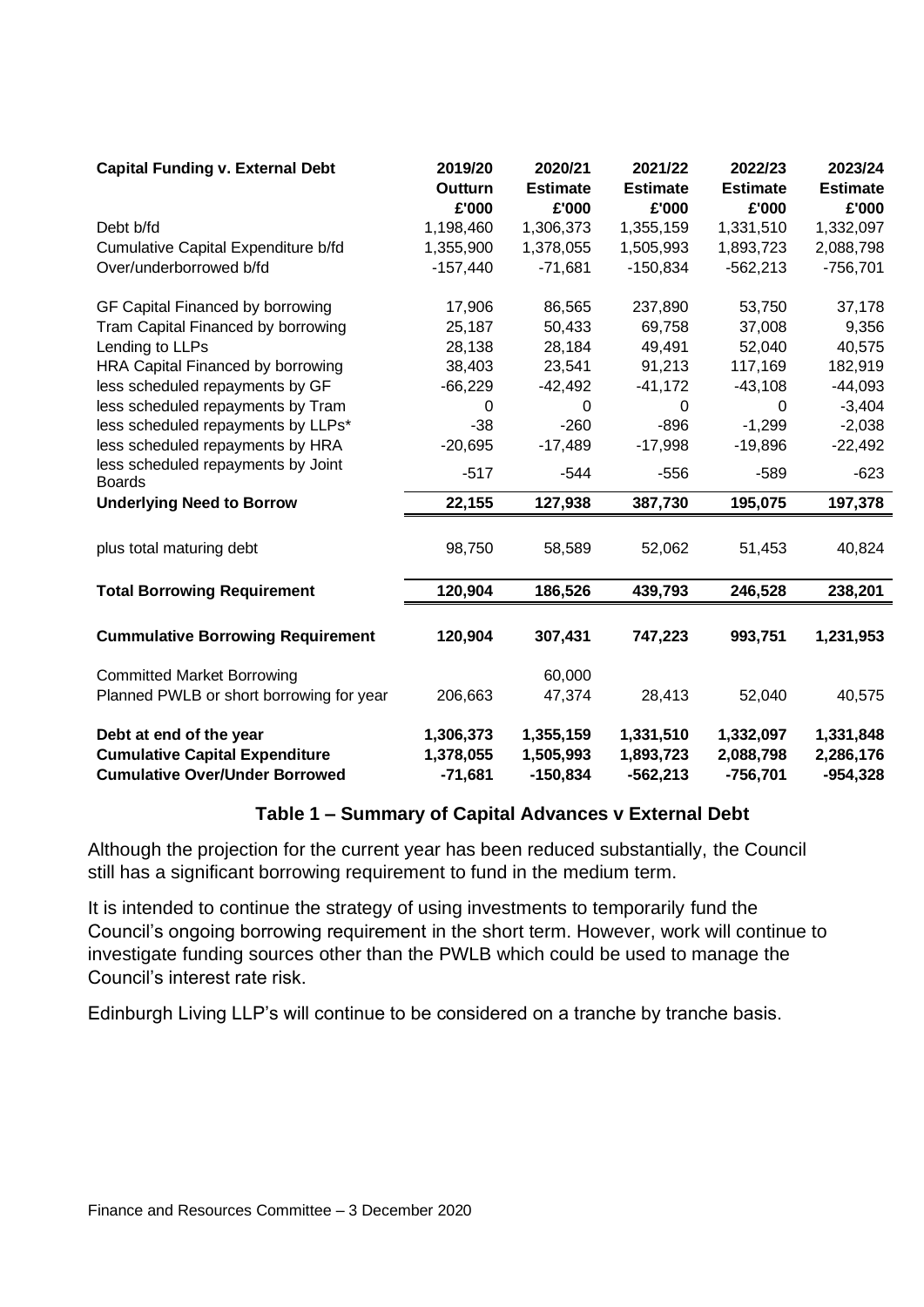#### **Investment Outturn**

The Council's cash balances are pooled and invested via the Treasury Cash Fund subject to the limits set out in the Treasury Management Policy Statement. Figure 2 below shows the daily investment in the Cash Fund since April 2009 The Treasury Management strategy is to ensure that surplus funds are invested in accordance with the list of approved organisations for investment, minimising the risk to the capital sum and optimising the return on these funds consistent with those risks. The Cash Fund's Investment Strategy continues to be based around the security of the investments.



Figure 3 shows the rates achieved in the Friday auctions of UK Treasury Bills. Treasury Bill yields have reduced to close to and below zero. Local Authority and rates achieved on call with Banks and Money Market Funds have also reduced towards zero.

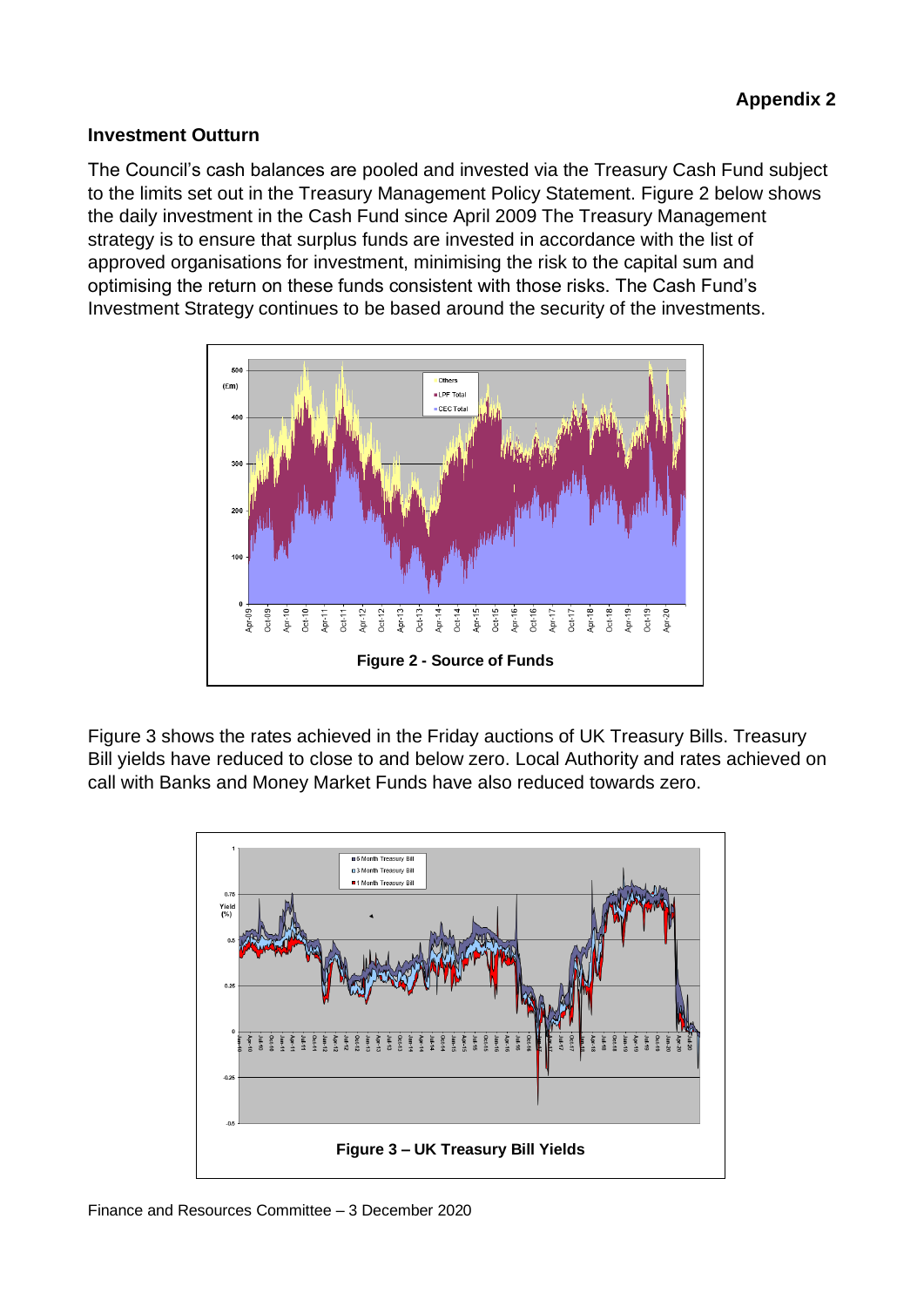Figure 4 shows in detail the distribution on Cash Fund investments since inception in 2007. This shows the increased investment within Banks and Money Market Funds due to maturing Local Authority deposits and increased cash holdings.



As can be seen in Figure 5, 25% of the fund was invested in Local Authority deposits with 9 different authorities, 36% was invested with Banks in call accounts split between instant access and a 31-day notice account with HSBC and 39% was on invested via Money Market Funds.



The strategy is to seek Local Authority and UK Treasury Bill trades which add value to relative MMF/Bank rates and make a positive performance contribution. With Gilt Yields and UK Bank Rate being extremely low many Local Authorities have taken advantage of the opportunity to lock out the low interest rates on offer. The resultant liquidity has reduced inter Local Authority market rates further.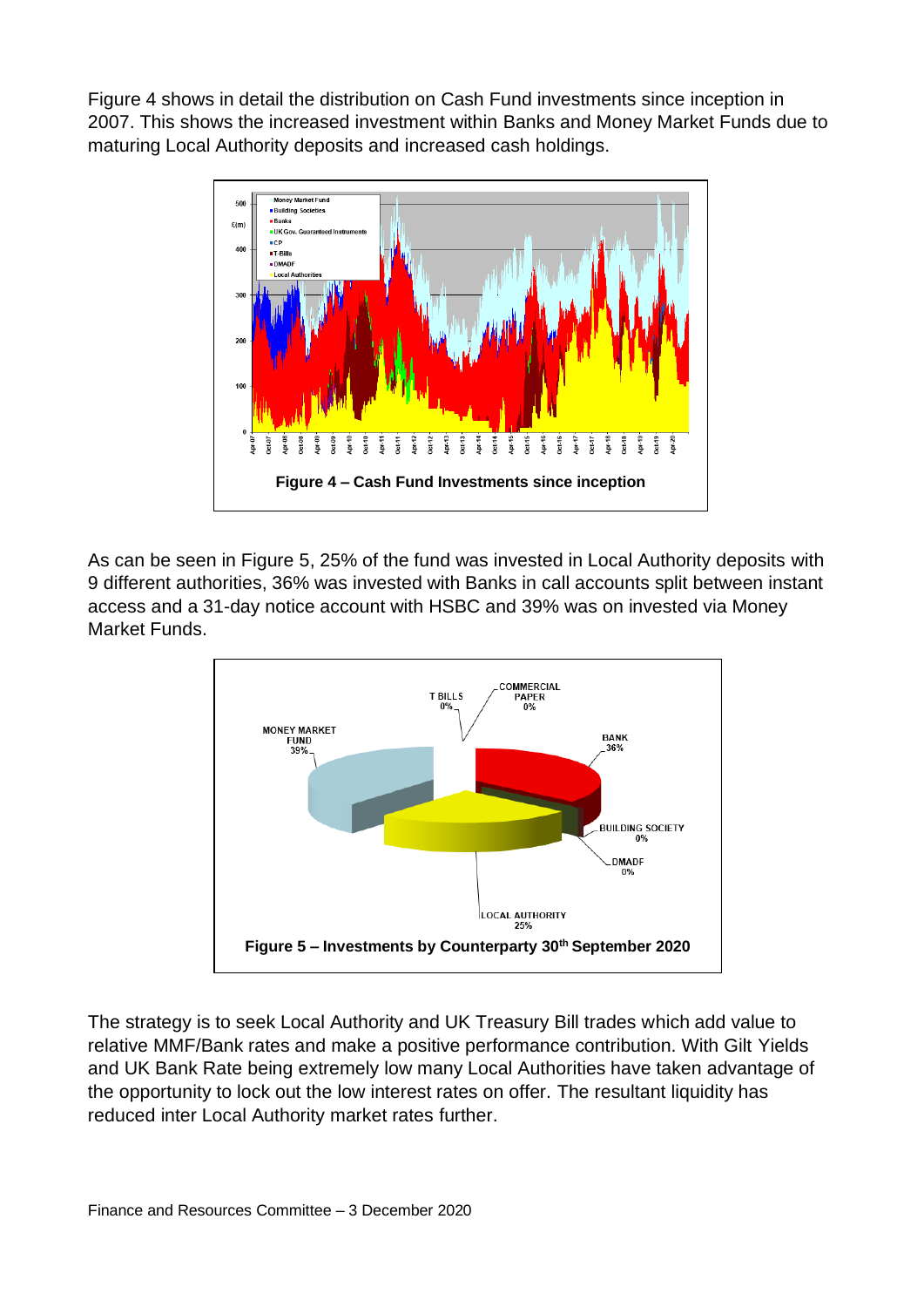As can be seen in Figure 6 the weighted average life of the fund decreased slightly to just under 13 days at the end of September. This is mainly due to maturing Local Authority deposits and increased cash holdings being reinvested within instant access accounts.



#### **Cash Fund performance**

The annualised rate of return for the Cash Fund for the six months to September 2020 was 0.41% against a benchmark of -0.05%. Figure 7 below shows the daily investment performance of the cash Fund against its benchmark since April 2011. As can be seen, Cash Fund performance has remained substantially above the benchmark. The decision to add duration to the portfolio in December 2019 and again in March 2020 with Local Authority fixed deposits continues to contribute to the significant outperformance of the cash fund. Some call accounts have given notice to reduce rates further and Money Market Funds rates also continue to reduce.

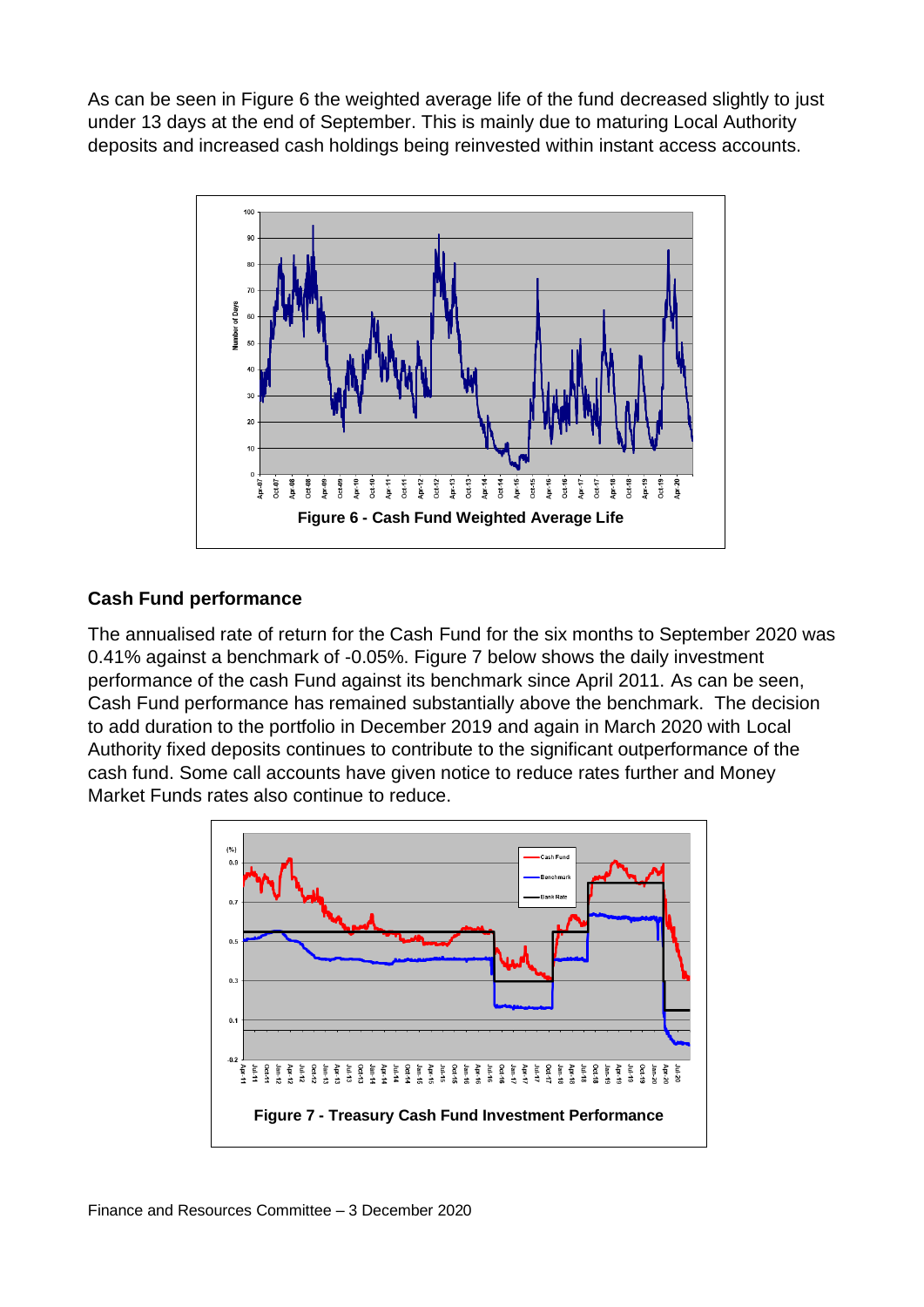Figure 8 below compares the Cash Fund performance against that of the private sector equivalent, Money Market Funds. This shows the Cash Fund out performance against the three Money Market Funds which the Cash Fund uses along with the Northern Trust Short Term Investment Fund which would be the default option for Lothian Pension Fund's cash investment if they did not use the Cash Fund approach.



This shows that the Cash Fund approach and the strategy to add duration has added significant value and stands up to peer group review against the private sector, although still relatively low in absolute cash terms.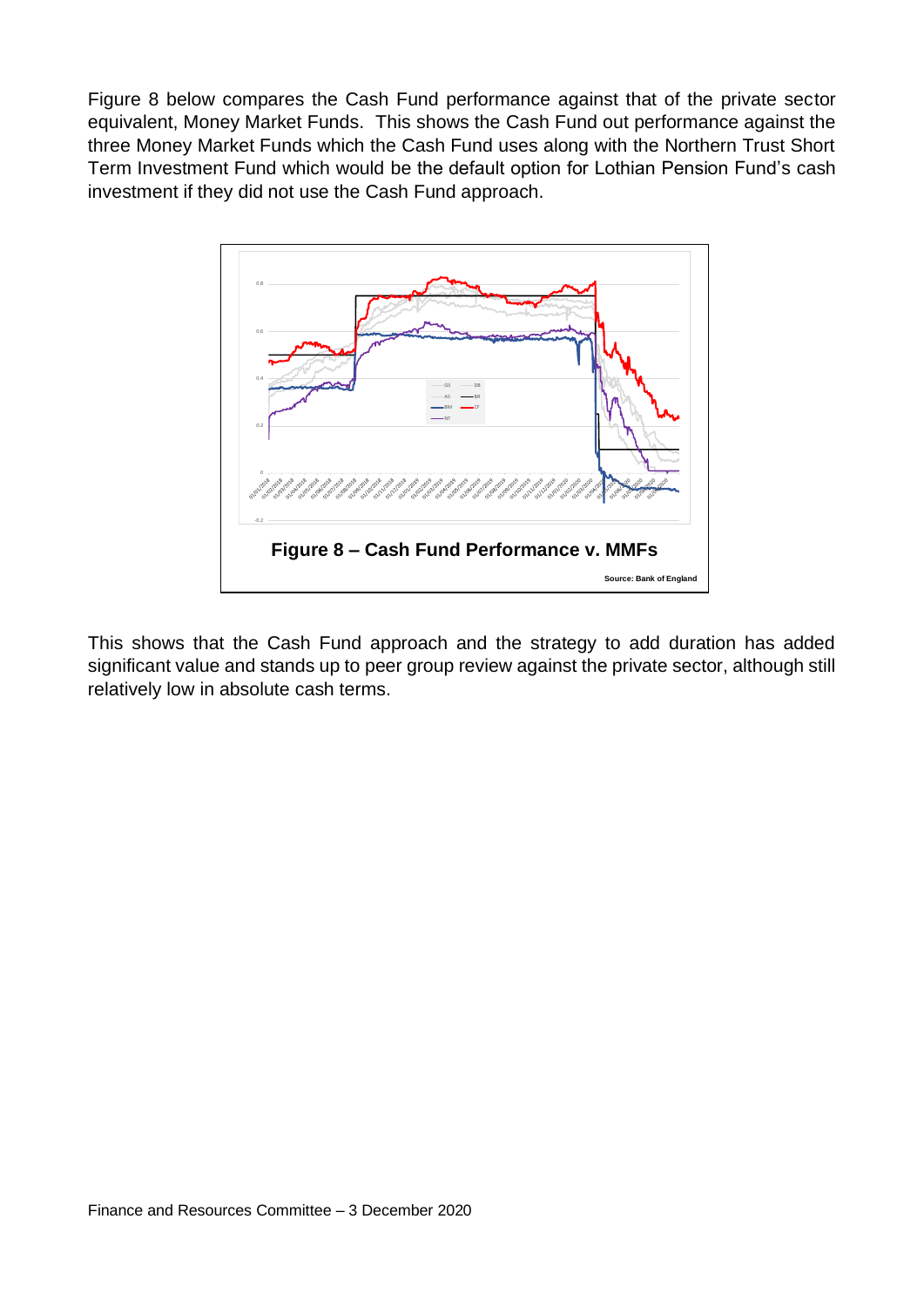### **Appendix 3**

## **Debt outstanding 30th September 2020**

| <b>Market Debt (non LOBO)</b> |  |
|-------------------------------|--|
|-------------------------------|--|

| Loan        | <b>Start</b> | <b>Maturity</b> | Principal     | <b>Interest</b> | Annual          |
|-------------|--------------|-----------------|---------------|-----------------|-----------------|
| <b>Type</b> | <b>Date</b>  | Date            | Outstanding   | Rate            | <b>Interest</b> |
|             |              |                 | (E)           | (%)             | (£)             |
| M           | 30/06/2005   | 30/06/2065      | 5,000,000.00  | 4.4             | 220,000.00      |
| M           | 07/07/2005   | 07/07/2065      | 5,000,000.00  | 4.4             | 220,000.00      |
| M           | 21/12/2005   | 21/12/2065      | 5,000,000.00  | 4.99            | 249,500.00      |
| M           | 28/12/2005   | 24/12/2065      | 12,500,000.00 | 4.99            | 623,750.00      |
| M           | 14/03/2006   | 15/03/2066      | 15,000,000.00 | 5               | 750,000.00      |
| M           | 18/08/2006   | 18/08/2066      | 10,000,000.00 | 5.25            | 525,000.00      |
| M           | 01/02/2008   | 01/02/2078      | 10,000,000.00 | 3.95            | 395,000.00      |
|             |              |                 | 62,500,000.00 |                 |                 |

#### **Market Debt (LOBO)**

| Loan        | <b>Start</b> | <b>Maturity</b> | Principal          | <b>Interest</b> | Annual          |
|-------------|--------------|-----------------|--------------------|-----------------|-----------------|
| <b>Type</b> | Date         | Date            | <b>Outstanding</b> | Rate            | <b>Interest</b> |
|             |              |                 | (f)                | $(\%)$          | (£)             |
| M           | 12/11/1998   | 13/11/2028      | 3,000,000.00       | 4.75            | 142,500.00      |
| M           | 15/12/2003   | 15/12/2053      | 10,000,000.00      | 5.25            | 525,000.00      |
| M           | 18/02/2004   | 18/02/2054      | 10,000,000.00      | 4.54            | 454,000.00      |
| M           | 28/04/2005   | 28/04/2055      | 12,900,000.00      | 4.75            | 612,750.00      |
| M           | 01/07/2005   | 01/07/2065      | 10,000,000.00      | 3.86            | 386,000.00      |
| M           | 24/08/2005   | 24/08/2065      | 5,000,000.00       | 4.4             | 220,000.00      |
| M           | 07/09/2005   | 07/09/2065      | 10,000,000.00      | 4.99            | 499,000.00      |
| M           | 13/09/2005   | 14/09/2065      | 5,000,000.00       | 3.95            | 197,500.00      |
| M           | 03/10/2005   | 05/10/2065      | 5,000,000.00       | 4.375           | 218,750.00      |
| M           | 23/12/2005   | 23/12/2065      | 10,000,000.00      | 4.75            | 475,000.00      |
| M           | 06/03/2006   | 04/03/2066      | 5,000,000.00       | 4.625           | 231,250.00      |
| M           | 17/03/2006   | 17/03/2066      | 10,000,000.00      | 5.25            | 525,000.00      |
| M           | 03/04/2006   | 01/04/2066      | 10,000,000.00      | 4.875           | 487,500.00      |
| M           | 03/04/2006   | 01/04/2066      | 10,000,000.00      | 4.875           | 487,500.00      |
| M           | 03/04/2006   | 01/04/2066      | 10,000,000.00      | 4.875           | 487,500.00      |
| M           | 07/04/2006   | 07/04/2066      | 10,000,000.00      | 4.75            | 475,000.00      |
| M           | 05/06/2006   | 07/06/2066      | 20,000,000.00      | 5.25            | 1,050,000.00    |
| M           | 05/06/2006   | 07/06/2066      | 16,500,000.00      | 5.25            | 866,250.00      |
|             |              |                 | 172,400,000.00     |                 |                 |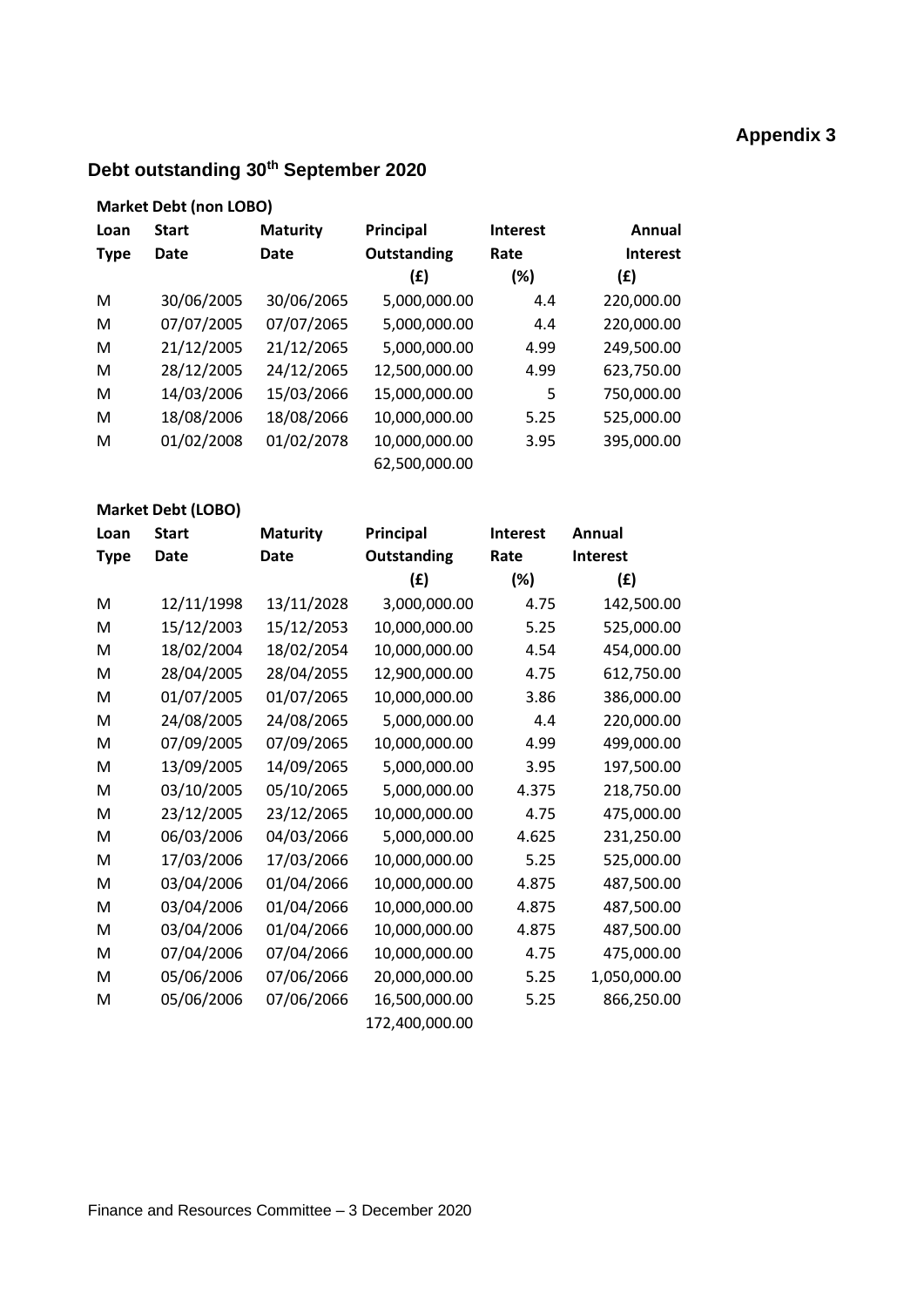| <b>Maturity</b><br>Principal<br><b>Start</b><br><b>Interest</b><br>Annual<br>Loan<br><b>Outstanding</b><br><b>Date</b><br>Rate<br><b>Interest</b><br><b>Type</b><br><b>Date</b><br>(E)<br>(%)<br>09/12/1994<br>15/11/2020<br>5,000,000.00<br>M<br>8.625<br>431,250.00<br>10/05/2010<br>10/05/2021<br>527,379.15<br>3.09<br>28,179.23<br>A<br>21/10/1994<br>15/05/2021<br>10,000,000.00<br>862,500.00<br>M<br>8.625<br>10/03/1995<br>15/05/2021<br>11,900,000.00<br>M<br>8.75<br>1,041,250.00<br>12/06/1995<br>15/05/2021<br>10,000,000.00<br>800,000.00<br>M<br>8<br>02/06/2010<br>02/06/2021<br>5,000,000.00<br>194,500.00<br>M<br>3.89<br>16/08/1994<br>03/08/2021<br>2,997,451.21<br>254,783.35<br>M<br>8.5<br>28/04/1994<br>25/09/2021<br>5,000,000.00<br>406,250.00<br>M<br>8.125<br>23/04/2009<br>23/04/2022<br>5,000,000.00<br>188,000.00<br>M<br>3.76<br>12/06/1995<br>15/05/2022<br>10,200,000.00<br>8<br>816,000.00<br>M<br>14/06/2010<br>14/06/2022<br>395,000.00<br>10,000,000.00<br>3.95<br>M<br>31/03/1995<br>25/09/2022<br>6,206,000.00<br>535,267.50<br>M<br>8.625<br>16/02/1995<br>03/02/2023<br>258,530.17<br>M<br>2,997,451.21<br>8.625<br>24/04/1995<br>25/03/2023<br>10,000,000.00<br>M<br>8.5<br>05/12/1995<br>15/05/2023<br>416,000.00<br>5,200,000.00<br>M<br>8<br>20/09/1993<br>14/09/2023<br>2,997,451.21<br>M<br>7.875<br>20/09/1993<br>14/09/2023<br>584,502.98<br>M<br>7.875<br>08/05/1996<br>25/09/2023<br>10,000,000.00<br>M<br>8.375<br>13/10/2009<br>13/10/2023<br>5,000,000.00<br>M<br>3.87<br>05/12/1995<br>15/11/2023<br>10,000,000.00<br>M<br>8<br>10/05/2010<br>10/05/2024<br>10,000,000.00<br>M<br>4.32<br>28/09/1995<br>28/09/2024<br>2,895,506.10<br>M<br>8.25<br>14/05/2012<br>14/11/2024<br>10,000,000.00<br>M<br>3.36<br>14/12/2009<br>14/12/2024<br>3,588,853.81<br>3.66<br>Α<br>25/03/2025<br>17/10/1996<br>10,000,000.00<br>м<br>7.875<br>10/05/2010<br>10/05/2025<br>5,000,000.00<br>4.37<br>M<br>16/11/2012<br>16/05/2025<br>20,000,000.00<br>M<br>2.88<br>13/02/1997<br>18/05/2025<br>10,000,000.00<br>M<br>7.375<br>20/02/1997<br>15/11/2025<br>20,000,000.00<br>M<br>7.375<br>01/12/2009<br>01/12/2025<br>6,155,766.94<br>3.64<br>A<br>21/12/1995<br>21/12/2025<br>M<br>2,397,960.97<br>7.875<br>21/05/1997<br>15/05/2026<br>10,000,000.00<br>712,500.00<br>M<br>7.125<br>28/05/1997<br>15/05/2026<br>10,000,000.00<br>725,000.00<br>M<br>7.25<br>29/08/1997<br>15/11/2026<br>5,000,000.00<br>M<br>7<br>350,000.00<br>24/06/1997<br>15/11/2026<br>5,328,077.00<br>379,625.49<br>M<br>7.125<br>07/08/1997<br>15/11/2026<br>15,000,000.00<br>1,031,250.00<br>M<br>6.875<br>13/10/1997<br>25/03/2027<br>10,000,000.00<br>637,500.00<br>M<br>6.375<br>22/10/1997<br>25/03/2027<br>5,000,000.00<br>M<br>6.5<br>325,000.00<br>13/11/1997<br>15/05/2027<br>M<br>3,649,966.00<br>6.5<br>237,247.79<br>17/11/1997<br>15/05/2027<br>5,000,000.00<br>325,000.00<br>M<br>6.5<br>13/12/2012<br>13/06/2027<br>20,000,000.00<br>636,000.00<br>M<br>3.18 | <b>PWLB</b> |            |            |              |       |              |
|----------------------------------------------------------------------------------------------------------------------------------------------------------------------------------------------------------------------------------------------------------------------------------------------------------------------------------------------------------------------------------------------------------------------------------------------------------------------------------------------------------------------------------------------------------------------------------------------------------------------------------------------------------------------------------------------------------------------------------------------------------------------------------------------------------------------------------------------------------------------------------------------------------------------------------------------------------------------------------------------------------------------------------------------------------------------------------------------------------------------------------------------------------------------------------------------------------------------------------------------------------------------------------------------------------------------------------------------------------------------------------------------------------------------------------------------------------------------------------------------------------------------------------------------------------------------------------------------------------------------------------------------------------------------------------------------------------------------------------------------------------------------------------------------------------------------------------------------------------------------------------------------------------------------------------------------------------------------------------------------------------------------------------------------------------------------------------------------------------------------------------------------------------------------------------------------------------------------------------------------------------------------------------------------------------------------------------------------------------------------------------------------------------------------------------------------------------------------------------------------------------------------------------------------------------------------------------------------------------------------------------------------------------------------------------------------------------------------------------------------------------------------------------------------------------------------------------------------------------------------------------------------------------------------------------------------------------------------------------------------|-------------|------------|------------|--------------|-------|--------------|
|                                                                                                                                                                                                                                                                                                                                                                                                                                                                                                                                                                                                                                                                                                                                                                                                                                                                                                                                                                                                                                                                                                                                                                                                                                                                                                                                                                                                                                                                                                                                                                                                                                                                                                                                                                                                                                                                                                                                                                                                                                                                                                                                                                                                                                                                                                                                                                                                                                                                                                                                                                                                                                                                                                                                                                                                                                                                                                                                                                                              |             |            |            |              |       |              |
|                                                                                                                                                                                                                                                                                                                                                                                                                                                                                                                                                                                                                                                                                                                                                                                                                                                                                                                                                                                                                                                                                                                                                                                                                                                                                                                                                                                                                                                                                                                                                                                                                                                                                                                                                                                                                                                                                                                                                                                                                                                                                                                                                                                                                                                                                                                                                                                                                                                                                                                                                                                                                                                                                                                                                                                                                                                                                                                                                                                              |             |            |            |              |       |              |
|                                                                                                                                                                                                                                                                                                                                                                                                                                                                                                                                                                                                                                                                                                                                                                                                                                                                                                                                                                                                                                                                                                                                                                                                                                                                                                                                                                                                                                                                                                                                                                                                                                                                                                                                                                                                                                                                                                                                                                                                                                                                                                                                                                                                                                                                                                                                                                                                                                                                                                                                                                                                                                                                                                                                                                                                                                                                                                                                                                                              |             |            |            |              |       | (f)          |
|                                                                                                                                                                                                                                                                                                                                                                                                                                                                                                                                                                                                                                                                                                                                                                                                                                                                                                                                                                                                                                                                                                                                                                                                                                                                                                                                                                                                                                                                                                                                                                                                                                                                                                                                                                                                                                                                                                                                                                                                                                                                                                                                                                                                                                                                                                                                                                                                                                                                                                                                                                                                                                                                                                                                                                                                                                                                                                                                                                                              |             |            |            |              |       |              |
|                                                                                                                                                                                                                                                                                                                                                                                                                                                                                                                                                                                                                                                                                                                                                                                                                                                                                                                                                                                                                                                                                                                                                                                                                                                                                                                                                                                                                                                                                                                                                                                                                                                                                                                                                                                                                                                                                                                                                                                                                                                                                                                                                                                                                                                                                                                                                                                                                                                                                                                                                                                                                                                                                                                                                                                                                                                                                                                                                                                              |             |            |            |              |       |              |
|                                                                                                                                                                                                                                                                                                                                                                                                                                                                                                                                                                                                                                                                                                                                                                                                                                                                                                                                                                                                                                                                                                                                                                                                                                                                                                                                                                                                                                                                                                                                                                                                                                                                                                                                                                                                                                                                                                                                                                                                                                                                                                                                                                                                                                                                                                                                                                                                                                                                                                                                                                                                                                                                                                                                                                                                                                                                                                                                                                                              |             |            |            |              |       |              |
|                                                                                                                                                                                                                                                                                                                                                                                                                                                                                                                                                                                                                                                                                                                                                                                                                                                                                                                                                                                                                                                                                                                                                                                                                                                                                                                                                                                                                                                                                                                                                                                                                                                                                                                                                                                                                                                                                                                                                                                                                                                                                                                                                                                                                                                                                                                                                                                                                                                                                                                                                                                                                                                                                                                                                                                                                                                                                                                                                                                              |             |            |            |              |       |              |
|                                                                                                                                                                                                                                                                                                                                                                                                                                                                                                                                                                                                                                                                                                                                                                                                                                                                                                                                                                                                                                                                                                                                                                                                                                                                                                                                                                                                                                                                                                                                                                                                                                                                                                                                                                                                                                                                                                                                                                                                                                                                                                                                                                                                                                                                                                                                                                                                                                                                                                                                                                                                                                                                                                                                                                                                                                                                                                                                                                                              |             |            |            |              |       |              |
|                                                                                                                                                                                                                                                                                                                                                                                                                                                                                                                                                                                                                                                                                                                                                                                                                                                                                                                                                                                                                                                                                                                                                                                                                                                                                                                                                                                                                                                                                                                                                                                                                                                                                                                                                                                                                                                                                                                                                                                                                                                                                                                                                                                                                                                                                                                                                                                                                                                                                                                                                                                                                                                                                                                                                                                                                                                                                                                                                                                              |             |            |            |              |       |              |
|                                                                                                                                                                                                                                                                                                                                                                                                                                                                                                                                                                                                                                                                                                                                                                                                                                                                                                                                                                                                                                                                                                                                                                                                                                                                                                                                                                                                                                                                                                                                                                                                                                                                                                                                                                                                                                                                                                                                                                                                                                                                                                                                                                                                                                                                                                                                                                                                                                                                                                                                                                                                                                                                                                                                                                                                                                                                                                                                                                                              |             |            |            |              |       |              |
|                                                                                                                                                                                                                                                                                                                                                                                                                                                                                                                                                                                                                                                                                                                                                                                                                                                                                                                                                                                                                                                                                                                                                                                                                                                                                                                                                                                                                                                                                                                                                                                                                                                                                                                                                                                                                                                                                                                                                                                                                                                                                                                                                                                                                                                                                                                                                                                                                                                                                                                                                                                                                                                                                                                                                                                                                                                                                                                                                                                              |             |            |            |              |       |              |
|                                                                                                                                                                                                                                                                                                                                                                                                                                                                                                                                                                                                                                                                                                                                                                                                                                                                                                                                                                                                                                                                                                                                                                                                                                                                                                                                                                                                                                                                                                                                                                                                                                                                                                                                                                                                                                                                                                                                                                                                                                                                                                                                                                                                                                                                                                                                                                                                                                                                                                                                                                                                                                                                                                                                                                                                                                                                                                                                                                                              |             |            |            |              |       |              |
|                                                                                                                                                                                                                                                                                                                                                                                                                                                                                                                                                                                                                                                                                                                                                                                                                                                                                                                                                                                                                                                                                                                                                                                                                                                                                                                                                                                                                                                                                                                                                                                                                                                                                                                                                                                                                                                                                                                                                                                                                                                                                                                                                                                                                                                                                                                                                                                                                                                                                                                                                                                                                                                                                                                                                                                                                                                                                                                                                                                              |             |            |            |              |       |              |
|                                                                                                                                                                                                                                                                                                                                                                                                                                                                                                                                                                                                                                                                                                                                                                                                                                                                                                                                                                                                                                                                                                                                                                                                                                                                                                                                                                                                                                                                                                                                                                                                                                                                                                                                                                                                                                                                                                                                                                                                                                                                                                                                                                                                                                                                                                                                                                                                                                                                                                                                                                                                                                                                                                                                                                                                                                                                                                                                                                                              |             |            |            |              |       |              |
|                                                                                                                                                                                                                                                                                                                                                                                                                                                                                                                                                                                                                                                                                                                                                                                                                                                                                                                                                                                                                                                                                                                                                                                                                                                                                                                                                                                                                                                                                                                                                                                                                                                                                                                                                                                                                                                                                                                                                                                                                                                                                                                                                                                                                                                                                                                                                                                                                                                                                                                                                                                                                                                                                                                                                                                                                                                                                                                                                                                              |             |            |            |              |       |              |
|                                                                                                                                                                                                                                                                                                                                                                                                                                                                                                                                                                                                                                                                                                                                                                                                                                                                                                                                                                                                                                                                                                                                                                                                                                                                                                                                                                                                                                                                                                                                                                                                                                                                                                                                                                                                                                                                                                                                                                                                                                                                                                                                                                                                                                                                                                                                                                                                                                                                                                                                                                                                                                                                                                                                                                                                                                                                                                                                                                                              |             |            |            |              |       |              |
|                                                                                                                                                                                                                                                                                                                                                                                                                                                                                                                                                                                                                                                                                                                                                                                                                                                                                                                                                                                                                                                                                                                                                                                                                                                                                                                                                                                                                                                                                                                                                                                                                                                                                                                                                                                                                                                                                                                                                                                                                                                                                                                                                                                                                                                                                                                                                                                                                                                                                                                                                                                                                                                                                                                                                                                                                                                                                                                                                                                              |             |            |            |              |       |              |
|                                                                                                                                                                                                                                                                                                                                                                                                                                                                                                                                                                                                                                                                                                                                                                                                                                                                                                                                                                                                                                                                                                                                                                                                                                                                                                                                                                                                                                                                                                                                                                                                                                                                                                                                                                                                                                                                                                                                                                                                                                                                                                                                                                                                                                                                                                                                                                                                                                                                                                                                                                                                                                                                                                                                                                                                                                                                                                                                                                                              |             |            |            |              |       | 850,000.00   |
|                                                                                                                                                                                                                                                                                                                                                                                                                                                                                                                                                                                                                                                                                                                                                                                                                                                                                                                                                                                                                                                                                                                                                                                                                                                                                                                                                                                                                                                                                                                                                                                                                                                                                                                                                                                                                                                                                                                                                                                                                                                                                                                                                                                                                                                                                                                                                                                                                                                                                                                                                                                                                                                                                                                                                                                                                                                                                                                                                                                              |             |            |            |              |       |              |
|                                                                                                                                                                                                                                                                                                                                                                                                                                                                                                                                                                                                                                                                                                                                                                                                                                                                                                                                                                                                                                                                                                                                                                                                                                                                                                                                                                                                                                                                                                                                                                                                                                                                                                                                                                                                                                                                                                                                                                                                                                                                                                                                                                                                                                                                                                                                                                                                                                                                                                                                                                                                                                                                                                                                                                                                                                                                                                                                                                                              |             |            |            |              |       | 236,049.28   |
|                                                                                                                                                                                                                                                                                                                                                                                                                                                                                                                                                                                                                                                                                                                                                                                                                                                                                                                                                                                                                                                                                                                                                                                                                                                                                                                                                                                                                                                                                                                                                                                                                                                                                                                                                                                                                                                                                                                                                                                                                                                                                                                                                                                                                                                                                                                                                                                                                                                                                                                                                                                                                                                                                                                                                                                                                                                                                                                                                                                              |             |            |            |              |       | 46,029.61    |
|                                                                                                                                                                                                                                                                                                                                                                                                                                                                                                                                                                                                                                                                                                                                                                                                                                                                                                                                                                                                                                                                                                                                                                                                                                                                                                                                                                                                                                                                                                                                                                                                                                                                                                                                                                                                                                                                                                                                                                                                                                                                                                                                                                                                                                                                                                                                                                                                                                                                                                                                                                                                                                                                                                                                                                                                                                                                                                                                                                                              |             |            |            |              |       | 837,500.00   |
|                                                                                                                                                                                                                                                                                                                                                                                                                                                                                                                                                                                                                                                                                                                                                                                                                                                                                                                                                                                                                                                                                                                                                                                                                                                                                                                                                                                                                                                                                                                                                                                                                                                                                                                                                                                                                                                                                                                                                                                                                                                                                                                                                                                                                                                                                                                                                                                                                                                                                                                                                                                                                                                                                                                                                                                                                                                                                                                                                                                              |             |            |            |              |       | 193,500.00   |
|                                                                                                                                                                                                                                                                                                                                                                                                                                                                                                                                                                                                                                                                                                                                                                                                                                                                                                                                                                                                                                                                                                                                                                                                                                                                                                                                                                                                                                                                                                                                                                                                                                                                                                                                                                                                                                                                                                                                                                                                                                                                                                                                                                                                                                                                                                                                                                                                                                                                                                                                                                                                                                                                                                                                                                                                                                                                                                                                                                                              |             |            |            |              |       | 800,000.00   |
|                                                                                                                                                                                                                                                                                                                                                                                                                                                                                                                                                                                                                                                                                                                                                                                                                                                                                                                                                                                                                                                                                                                                                                                                                                                                                                                                                                                                                                                                                                                                                                                                                                                                                                                                                                                                                                                                                                                                                                                                                                                                                                                                                                                                                                                                                                                                                                                                                                                                                                                                                                                                                                                                                                                                                                                                                                                                                                                                                                                              |             |            |            |              |       | 432,000.00   |
|                                                                                                                                                                                                                                                                                                                                                                                                                                                                                                                                                                                                                                                                                                                                                                                                                                                                                                                                                                                                                                                                                                                                                                                                                                                                                                                                                                                                                                                                                                                                                                                                                                                                                                                                                                                                                                                                                                                                                                                                                                                                                                                                                                                                                                                                                                                                                                                                                                                                                                                                                                                                                                                                                                                                                                                                                                                                                                                                                                                              |             |            |            |              |       | 238,879.25   |
|                                                                                                                                                                                                                                                                                                                                                                                                                                                                                                                                                                                                                                                                                                                                                                                                                                                                                                                                                                                                                                                                                                                                                                                                                                                                                                                                                                                                                                                                                                                                                                                                                                                                                                                                                                                                                                                                                                                                                                                                                                                                                                                                                                                                                                                                                                                                                                                                                                                                                                                                                                                                                                                                                                                                                                                                                                                                                                                                                                                              |             |            |            |              |       | 336,000.00   |
|                                                                                                                                                                                                                                                                                                                                                                                                                                                                                                                                                                                                                                                                                                                                                                                                                                                                                                                                                                                                                                                                                                                                                                                                                                                                                                                                                                                                                                                                                                                                                                                                                                                                                                                                                                                                                                                                                                                                                                                                                                                                                                                                                                                                                                                                                                                                                                                                                                                                                                                                                                                                                                                                                                                                                                                                                                                                                                                                                                                              |             |            |            |              |       | 151,204.84   |
|                                                                                                                                                                                                                                                                                                                                                                                                                                                                                                                                                                                                                                                                                                                                                                                                                                                                                                                                                                                                                                                                                                                                                                                                                                                                                                                                                                                                                                                                                                                                                                                                                                                                                                                                                                                                                                                                                                                                                                                                                                                                                                                                                                                                                                                                                                                                                                                                                                                                                                                                                                                                                                                                                                                                                                                                                                                                                                                                                                                              |             |            |            |              |       | 787,500.00   |
|                                                                                                                                                                                                                                                                                                                                                                                                                                                                                                                                                                                                                                                                                                                                                                                                                                                                                                                                                                                                                                                                                                                                                                                                                                                                                                                                                                                                                                                                                                                                                                                                                                                                                                                                                                                                                                                                                                                                                                                                                                                                                                                                                                                                                                                                                                                                                                                                                                                                                                                                                                                                                                                                                                                                                                                                                                                                                                                                                                                              |             |            |            |              |       | 218,500.00   |
|                                                                                                                                                                                                                                                                                                                                                                                                                                                                                                                                                                                                                                                                                                                                                                                                                                                                                                                                                                                                                                                                                                                                                                                                                                                                                                                                                                                                                                                                                                                                                                                                                                                                                                                                                                                                                                                                                                                                                                                                                                                                                                                                                                                                                                                                                                                                                                                                                                                                                                                                                                                                                                                                                                                                                                                                                                                                                                                                                                                              |             |            |            |              |       | 576,000.00   |
|                                                                                                                                                                                                                                                                                                                                                                                                                                                                                                                                                                                                                                                                                                                                                                                                                                                                                                                                                                                                                                                                                                                                                                                                                                                                                                                                                                                                                                                                                                                                                                                                                                                                                                                                                                                                                                                                                                                                                                                                                                                                                                                                                                                                                                                                                                                                                                                                                                                                                                                                                                                                                                                                                                                                                                                                                                                                                                                                                                                              |             |            |            |              |       | 737,500.00   |
|                                                                                                                                                                                                                                                                                                                                                                                                                                                                                                                                                                                                                                                                                                                                                                                                                                                                                                                                                                                                                                                                                                                                                                                                                                                                                                                                                                                                                                                                                                                                                                                                                                                                                                                                                                                                                                                                                                                                                                                                                                                                                                                                                                                                                                                                                                                                                                                                                                                                                                                                                                                                                                                                                                                                                                                                                                                                                                                                                                                              |             |            |            |              |       | 1,475,000.00 |
|                                                                                                                                                                                                                                                                                                                                                                                                                                                                                                                                                                                                                                                                                                                                                                                                                                                                                                                                                                                                                                                                                                                                                                                                                                                                                                                                                                                                                                                                                                                                                                                                                                                                                                                                                                                                                                                                                                                                                                                                                                                                                                                                                                                                                                                                                                                                                                                                                                                                                                                                                                                                                                                                                                                                                                                                                                                                                                                                                                                              |             |            |            |              |       | 251,283.27   |
|                                                                                                                                                                                                                                                                                                                                                                                                                                                                                                                                                                                                                                                                                                                                                                                                                                                                                                                                                                                                                                                                                                                                                                                                                                                                                                                                                                                                                                                                                                                                                                                                                                                                                                                                                                                                                                                                                                                                                                                                                                                                                                                                                                                                                                                                                                                                                                                                                                                                                                                                                                                                                                                                                                                                                                                                                                                                                                                                                                                              |             |            |            |              |       | 188,839.43   |
|                                                                                                                                                                                                                                                                                                                                                                                                                                                                                                                                                                                                                                                                                                                                                                                                                                                                                                                                                                                                                                                                                                                                                                                                                                                                                                                                                                                                                                                                                                                                                                                                                                                                                                                                                                                                                                                                                                                                                                                                                                                                                                                                                                                                                                                                                                                                                                                                                                                                                                                                                                                                                                                                                                                                                                                                                                                                                                                                                                                              |             |            |            |              |       |              |
|                                                                                                                                                                                                                                                                                                                                                                                                                                                                                                                                                                                                                                                                                                                                                                                                                                                                                                                                                                                                                                                                                                                                                                                                                                                                                                                                                                                                                                                                                                                                                                                                                                                                                                                                                                                                                                                                                                                                                                                                                                                                                                                                                                                                                                                                                                                                                                                                                                                                                                                                                                                                                                                                                                                                                                                                                                                                                                                                                                                              |             |            |            |              |       |              |
|                                                                                                                                                                                                                                                                                                                                                                                                                                                                                                                                                                                                                                                                                                                                                                                                                                                                                                                                                                                                                                                                                                                                                                                                                                                                                                                                                                                                                                                                                                                                                                                                                                                                                                                                                                                                                                                                                                                                                                                                                                                                                                                                                                                                                                                                                                                                                                                                                                                                                                                                                                                                                                                                                                                                                                                                                                                                                                                                                                                              |             |            |            |              |       |              |
|                                                                                                                                                                                                                                                                                                                                                                                                                                                                                                                                                                                                                                                                                                                                                                                                                                                                                                                                                                                                                                                                                                                                                                                                                                                                                                                                                                                                                                                                                                                                                                                                                                                                                                                                                                                                                                                                                                                                                                                                                                                                                                                                                                                                                                                                                                                                                                                                                                                                                                                                                                                                                                                                                                                                                                                                                                                                                                                                                                                              |             |            |            |              |       |              |
|                                                                                                                                                                                                                                                                                                                                                                                                                                                                                                                                                                                                                                                                                                                                                                                                                                                                                                                                                                                                                                                                                                                                                                                                                                                                                                                                                                                                                                                                                                                                                                                                                                                                                                                                                                                                                                                                                                                                                                                                                                                                                                                                                                                                                                                                                                                                                                                                                                                                                                                                                                                                                                                                                                                                                                                                                                                                                                                                                                                              |             |            |            |              |       |              |
|                                                                                                                                                                                                                                                                                                                                                                                                                                                                                                                                                                                                                                                                                                                                                                                                                                                                                                                                                                                                                                                                                                                                                                                                                                                                                                                                                                                                                                                                                                                                                                                                                                                                                                                                                                                                                                                                                                                                                                                                                                                                                                                                                                                                                                                                                                                                                                                                                                                                                                                                                                                                                                                                                                                                                                                                                                                                                                                                                                                              |             |            |            |              |       |              |
|                                                                                                                                                                                                                                                                                                                                                                                                                                                                                                                                                                                                                                                                                                                                                                                                                                                                                                                                                                                                                                                                                                                                                                                                                                                                                                                                                                                                                                                                                                                                                                                                                                                                                                                                                                                                                                                                                                                                                                                                                                                                                                                                                                                                                                                                                                                                                                                                                                                                                                                                                                                                                                                                                                                                                                                                                                                                                                                                                                                              |             |            |            |              |       |              |
|                                                                                                                                                                                                                                                                                                                                                                                                                                                                                                                                                                                                                                                                                                                                                                                                                                                                                                                                                                                                                                                                                                                                                                                                                                                                                                                                                                                                                                                                                                                                                                                                                                                                                                                                                                                                                                                                                                                                                                                                                                                                                                                                                                                                                                                                                                                                                                                                                                                                                                                                                                                                                                                                                                                                                                                                                                                                                                                                                                                              |             |            |            |              |       |              |
|                                                                                                                                                                                                                                                                                                                                                                                                                                                                                                                                                                                                                                                                                                                                                                                                                                                                                                                                                                                                                                                                                                                                                                                                                                                                                                                                                                                                                                                                                                                                                                                                                                                                                                                                                                                                                                                                                                                                                                                                                                                                                                                                                                                                                                                                                                                                                                                                                                                                                                                                                                                                                                                                                                                                                                                                                                                                                                                                                                                              |             |            |            |              |       |              |
|                                                                                                                                                                                                                                                                                                                                                                                                                                                                                                                                                                                                                                                                                                                                                                                                                                                                                                                                                                                                                                                                                                                                                                                                                                                                                                                                                                                                                                                                                                                                                                                                                                                                                                                                                                                                                                                                                                                                                                                                                                                                                                                                                                                                                                                                                                                                                                                                                                                                                                                                                                                                                                                                                                                                                                                                                                                                                                                                                                                              |             |            |            |              |       |              |
|                                                                                                                                                                                                                                                                                                                                                                                                                                                                                                                                                                                                                                                                                                                                                                                                                                                                                                                                                                                                                                                                                                                                                                                                                                                                                                                                                                                                                                                                                                                                                                                                                                                                                                                                                                                                                                                                                                                                                                                                                                                                                                                                                                                                                                                                                                                                                                                                                                                                                                                                                                                                                                                                                                                                                                                                                                                                                                                                                                                              | M           | 12/03/1998 | 15/11/2027 | 8,677,693.00 | 5.875 | 509,814.46   |

Finance and Resources Committee – 3 December 2020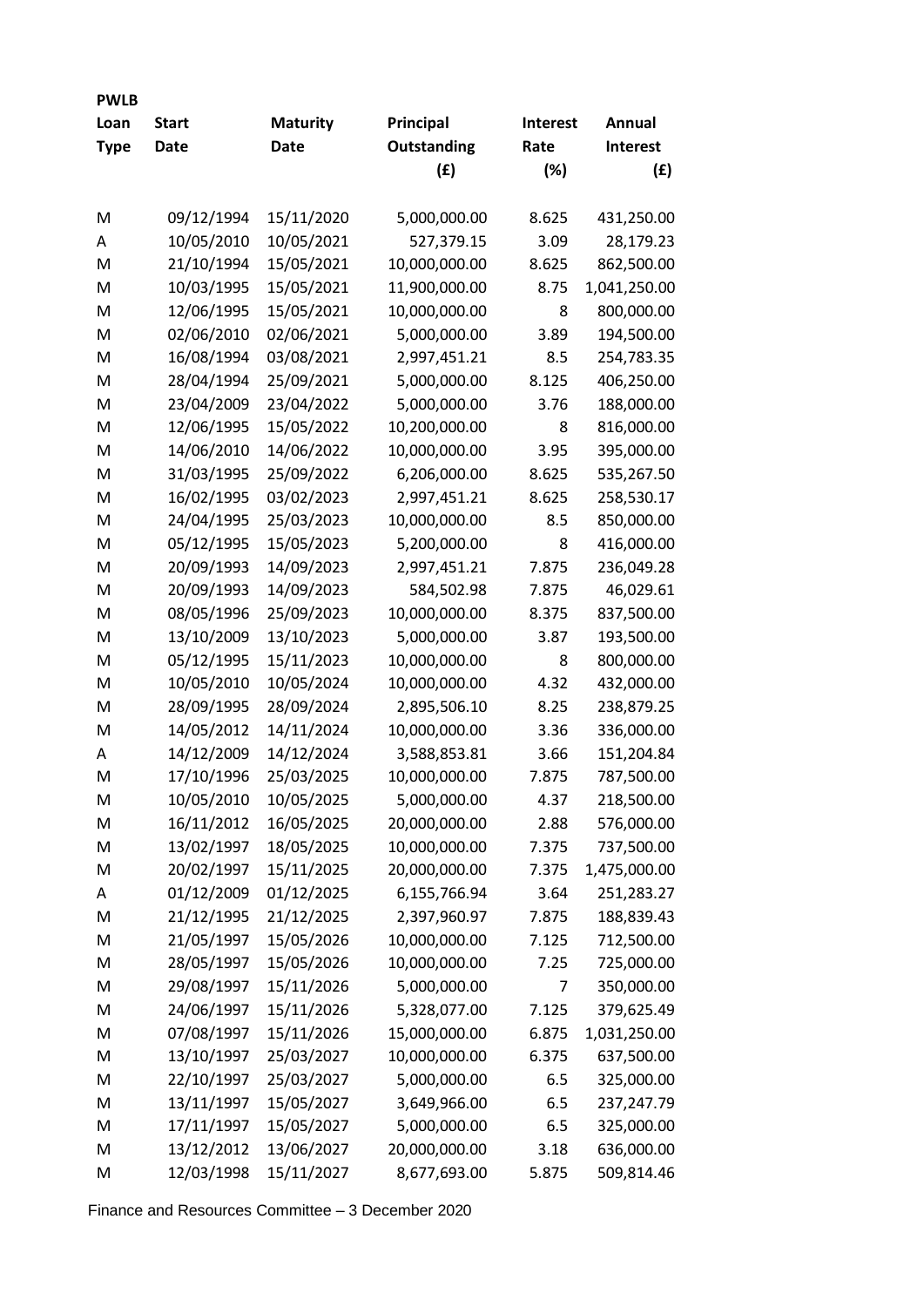| M | 06/09/2010 | 06/09/2028 | 10,000,000.00  | 3.85 | 385,000.00   |
|---|------------|------------|----------------|------|--------------|
| M | 14/07/2011 | 14/07/2029 | 10,000,000.00  | 4.9  | 490,000.00   |
| E | 14/07/1950 | 03/03/2030 | 2,401.26       | 3    | 77.73        |
| M | 14/07/2011 | 14/07/2030 | 10,000,000.00  | 4.93 | 493,000.00   |
| E | 15/06/1951 | 15/05/2031 | 2,577.88       | 3    | 82.61        |
| M | 06/09/2010 | 06/09/2031 | 20,000,000.00  | 3.95 | 790,000.00   |
| M | 15/12/2011 | 15/06/2032 | 10,000,000.00  | 3.98 | 398,000.00   |
| M | 15/09/2011 | 15/09/2036 | 10,000,000.00  | 4.47 | 447,000.00   |
| M | 22/09/2011 | 22/09/2036 | 10,000,000.00  | 4.49 | 449,000.00   |
| M | 10/12/2007 | 10/12/2037 | 10,000,000.00  | 4.49 | 449,000.00   |
| M | 08/09/2011 | 08/09/2038 | 10,000,000.00  | 4.67 | 467,000.00   |
| M | 15/09/2011 | 15/09/2039 | 10,000,000.00  | 4.52 | 452,000.00   |
| M | 06/10/2011 | 06/10/2043 | 20,000,000.00  | 4.35 | 870,000.00   |
| M | 09/08/2011 | 09/02/2046 | 20,000,000.00  | 4.8  | 960,000.00   |
| M | 23/01/2006 | 23/07/2046 | 10,000,000.00  | 3.7  | 370,000.00   |
| M | 23/01/2006 | 23/07/2046 | 10,000,000.00  | 3.7  | 370,000.00   |
| M | 19/05/2006 | 19/11/2046 | 10,000,000.00  | 4.25 | 425,000.00   |
| M | 07/01/2008 | 07/01/2048 | 5,000,000.00   | 4.4  | 220,000.00   |
| Α | 24/03/2020 | 24/03/2050 | 14,805,473.94  | 1.64 | 244,404.89   |
| Α | 26/03/2020 | 26/03/2050 | 4,933,603.76   | 1.49 | 74,005.35    |
| M | 27/01/2006 | 27/07/2051 | 1,250,000.00   | 3.7  | 46,250.00    |
| M | 16/01/2007 | 16/07/2052 | 40,000,000.00  | 4.25 | 1,700,000.00 |
| M | 30/01/2007 | 30/07/2052 | 10,000,000.00  | 4.35 | 435,000.00   |
| M | 13/02/2007 | 13/08/2052 | 20,000,000.00  | 4.35 | 870,000.00   |
| M | 20/02/2007 | 20/08/2052 | 70,000,000.00  | 4.35 | 3,045,000.00 |
| M | 22/02/2007 | 22/08/2052 | 50,000,000.00  | 4.35 | 2,175,000.00 |
| M | 08/03/2007 | 08/09/2052 | 5,000,000.00   | 4.25 | 212,500.00   |
| M | 30/05/2007 | 30/11/2052 | 10,000,000.00  | 4.6  | 460,000.00   |
| M | 11/06/2007 | 11/12/2052 | 15,000,000.00  | 4.7  | 705,000.00   |
| M | 12/06/2007 | 12/12/2052 | 25,000,000.00  | 4.75 | 1,187,500.00 |
| M | 05/07/2007 | 05/01/2053 | 12,000,000.00  | 4.8  | 576,000.00   |
| M | 25/07/2007 | 25/01/2053 | 5,000,000.00   | 4.65 | 232,500.00   |
| M | 10/08/2007 | 10/02/2053 | 5,000,000.00   | 4.55 | 227,500.00   |
| M | 24/08/2007 | 24/02/2053 | 7,500,000.00   | 4.5  | 337,500.00   |
| M | 13/09/2007 | 13/03/2053 | 5,000,000.00   | 4.5  | 225,000.00   |
| A | 14/10/2019 | 10/04/2053 | 108,978,025.06 | 2.69 | 2,945,254.44 |
| M | 12/10/2007 | 12/04/2053 | 5,000,000.00   | 4.6  | 230,000.00   |
| M | 05/11/2007 | 05/05/2057 | 5,000,000.00   | 4.6  | 230,000.00   |
| M | 15/08/2008 | 15/02/2058 | 5,000,000.00   | 4.39 | 219,500.00   |
| Α | 25/01/2019 | 25/01/2059 | 2,675,479.89   | 2.65 | 71,689.03    |
| А | 11/06/2019 | 11/06/2059 | 1,264,146.87   | 2.23 | 28,528.41    |
| Α | 01/10/2019 | 01/10/2059 | 1,331,864.38   | 1.74 | 23,276.17    |
| Α | 02/10/2019 | 02/10/2059 | 39,656,431.89  | 1.8  | 716,907.89   |
| Α | 05/11/2019 | 05/11/2059 | 7,096,078.22   | 2.96 | 210,742.68   |
| Α | 28/11/2019 | 28/11/2059 | 1,297,861.13   | 3.03 | 39,453.89    |
| Α | 02/12/2019 | 02/12/2059 | 2,794,091.89   | 3.03 | 84,938.05    |
| Α | 20/01/2020 | 20/01/2060 | 1,982,708.34   | 1.77 | 35,246.97    |

Finance and Resources Committee – 3 December 2020